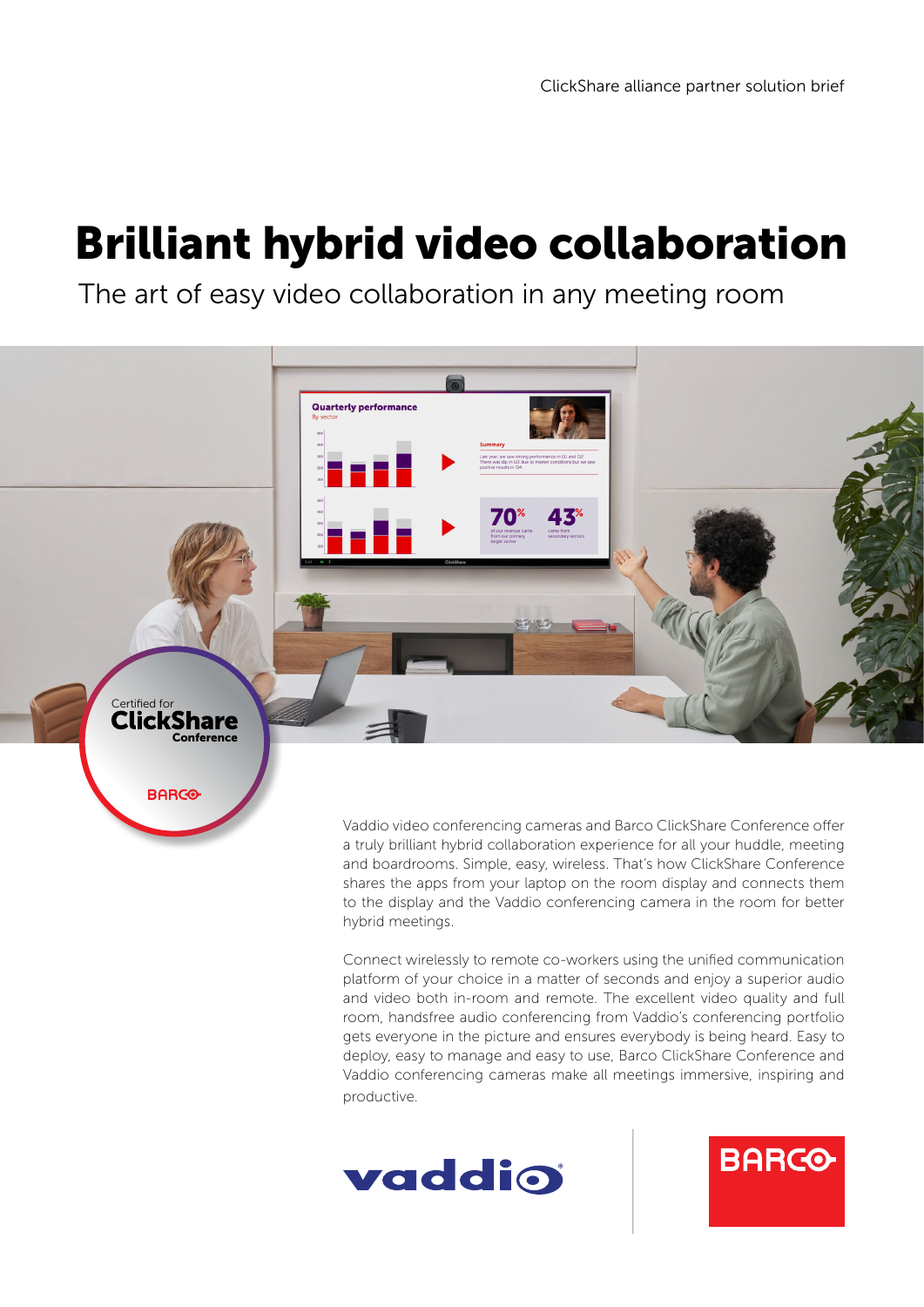### Benefits



### High quality meeting experiences for every space

Impress remote and in-room users with superior, hybrid meetings. The combined solutions range fits the requirements of any space: from huddles, meeting rooms of any size to ad hoc spaces. Also, mounting the combined solution to an AV cart from Legrand AV's Chief brand offers a Plug&Play mobile conferencing solution.

#### The safe bet for IT

Vaddio and Barco ClickShare Conference solutions are enterprisegrade thanks to industry leading security, intuitive user interfaces and remote management capabilities. Easy to deploy & manage, they are a wise and safe choice for every IT department looking for premium, professional wireless conferencing.

#### BYOM with ease

ClickShare Conference instantly connects to the Vaddio video conferencing cameras and the meeting room display. Both tested to work seamlessly together, Vaddio and Barco ClickShare are extremely easy to use.

### Flexible & agnostic

Barco ClickShare Conference and Vaddio video conferencing cameras are truly agnostic. The joint solutions work with any device (laptop or Mac), with all major cloud-based conferencing applications (Zoom, Microsoft Teams, Google Meet, Cisco WebEx, GoToMeeting and others), with any display (LG, Sharp...).



Discover the combinations of superior wireless conference solutions from Barco and Vaddio for all your meeting rooms, no matter the size. All tested and fully compatible.

Barco ClickShare Conference

|                                | Huddle space                                                                                                                                                      | <b>Small to medium</b><br>meeting room                                                                                                                                                                                                                                                                                                                                                                                                               | Large meeting room /<br>large ad hoc space                                                                                                                                                                                                                                                                                      |
|--------------------------------|-------------------------------------------------------------------------------------------------------------------------------------------------------------------|------------------------------------------------------------------------------------------------------------------------------------------------------------------------------------------------------------------------------------------------------------------------------------------------------------------------------------------------------------------------------------------------------------------------------------------------------|---------------------------------------------------------------------------------------------------------------------------------------------------------------------------------------------------------------------------------------------------------------------------------------------------------------------------------|
|                                |                                                                                                                                                                   |                                                                                                                                                                                                                                                                                                                                                                                                                                                      |                                                                                                                                                                                                                                                                                                                                 |
| Room size                      | Up to 7 people                                                                                                                                                    | Up to 10 people                                                                                                                                                                                                                                                                                                                                                                                                                                      | 8 to 40 people                                                                                                                                                                                                                                                                                                                  |
|                                |                                                                                                                                                                   |                                                                                                                                                                                                                                                                                                                                                                                                                                                      |                                                                                                                                                                                                                                                                                                                                 |
| Barco<br>ClickShare Conference | <b>ClickShare CX-20</b><br>Seamless wireless<br>conferencing making<br>meetings more inspiring<br>and more productive                                             | <b>ClickShare CX-30</b><br>Enjoy interactive<br>meetings with remote<br>participants using touch<br>back, annotation and<br>blackboarding capabilities                                                                                                                                                                                                                                                                                               | <b>ClickShare CX-50</b><br>Interact, discuss,<br>collaborate with remote<br>participants in superior<br>AV quality driving multi-<br>content sharing                                                                                                                                                                            |
|                                |                                                                                                                                                                   |                                                                                                                                                                                                                                                                                                                                                                                                                                                      |                                                                                                                                                                                                                                                                                                                                 |
| Video / Audio by Vaddio        | <b>HuddleSHOT</b><br>All-in-One Conferencing<br>Camera with integrated<br>audio. Featuring a wide-<br>angle lens to capture more<br>participants in a small area. | <b>ConferenceSHOT AV</b><br>All-in-One PTZ<br>Conferencing Camera<br>with sharp video and<br>robust sound. Optional to<br>connect a speaker and two<br>Vaddio microphones. 10x<br>optical zoom with smooth,<br>motorized pan/tilt motion<br><b>IntelliSHOT</b><br>Professional ePTZ camera<br>equipped with advanced<br>auto-framing and<br>motion-tracking camera<br>technology, integrated<br>microphone and offering<br>exceptional image quality | <b>RoboSHOT</b><br>A high-performance<br>PTZ camera (pan-tilt-<br>zoom) allows for camera<br>movement during the<br>meeting. Microphones and<br>speakers can be added<br>for high quality audio on<br>both ends of the meeting.<br>Available with extension<br>bundles for flexible camera<br>placement anywhere in the<br>room |
| UC platform                    | Zoom, Microsoft Teams, Google Meet, Cisco WebEx, GoToMeeting and others                                                                                           |                                                                                                                                                                                                                                                                                                                                                                                                                                                      |                                                                                                                                                                                                                                                                                                                                 |
| Complementary products         | Combine with displays and Legrand AV mobile carts, custom credenzas and multiple<br>camera and display mounts of your choice                                      |                                                                                                                                                                                                                                                                                                                                                                                                                                                      |                                                                                                                                                                                                                                                                                                                                 |

ConferenceSHOT



RoboSHOT



IntelliSHOT



HuddleSHOT